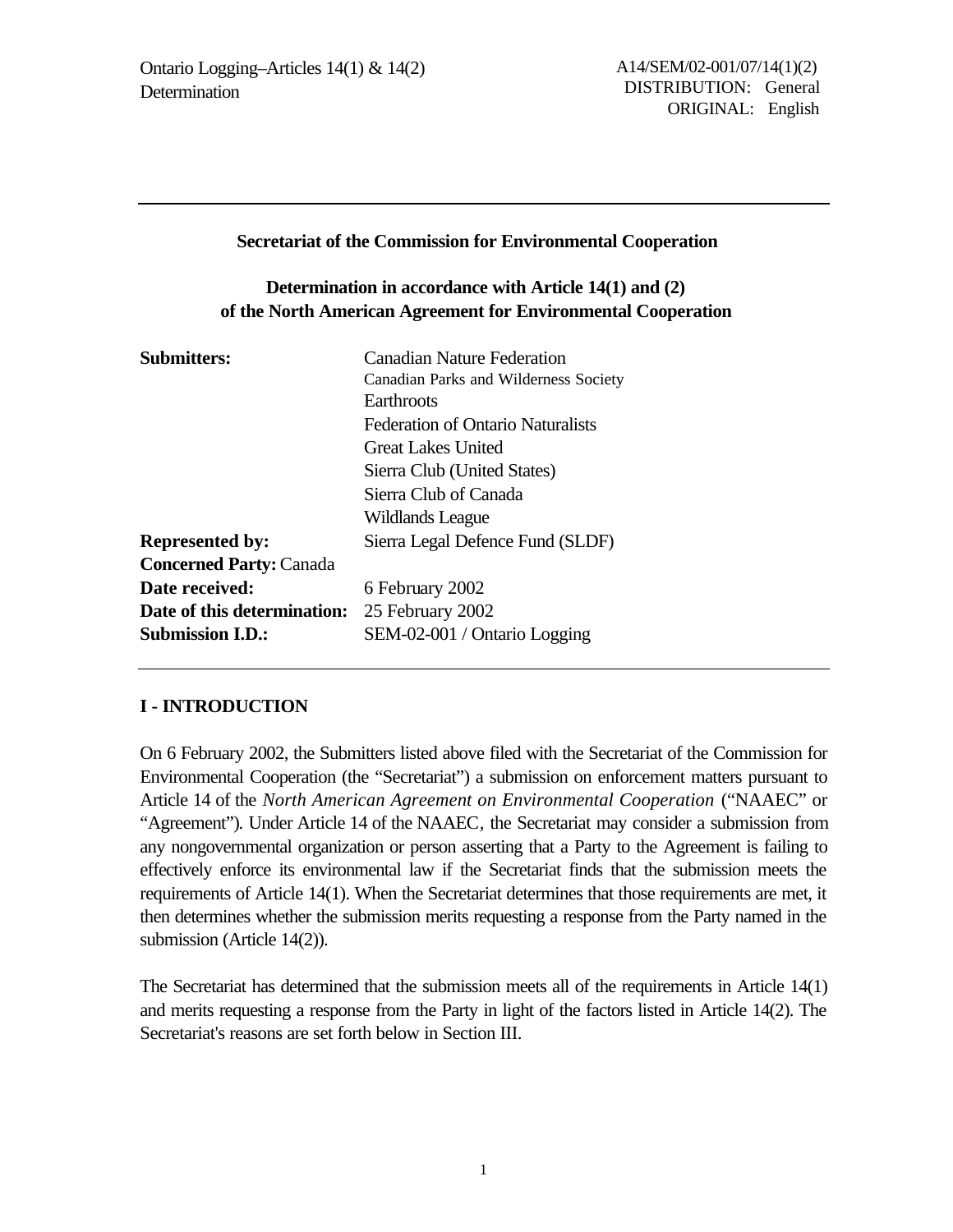#### **II - SUMMARY OF THE SUBMISSION**

The Submitters assert that Canada is failing to effectively enforce section 6(a) of the *Migratory* Birds Regulations ("MBR")<sup>1</sup> adopted under the *Migratory Birds Convention Act, 1994* ("MBCA")<sup>2</sup> in regard to the logging industry in Ontario. Section 6(a) of the MBR provides that "[…] no person shall (a) disturb, destroy or take a nest, egg, nest shelter, eider duck shelter or duck box of a migratory bird […] except under authority of a permit therefor." Violations of section 6(a) of the MBR may be prosecuted by way of summary conviction or as an indictable offence.<sup>3</sup>

The Submitters claim that their research, based on statistical data, estimates that in the year 2001, clear-cutting activity destroyed over 85,000 migratory bird nests in areas of central and northern Ontario.<sup>4</sup>

The Submitters allege that Environment Canada ("EC"), through its Canadian Wildlife Service ("CWS"), is primarily responsible for enforcing the MBCA.<sup>5</sup>

The Submitters assert that logging activity in Ontario is carried out under *Forest Management Plans* prepared under the supervision of the Ontario Ministry of Natural Resources ("MNR") in accordance with provincial standards and without any input from federal authorities on matters related to enforcing the MBCA, which is a federal act.<sup>6</sup> They assert that while EC can be contacted for input on *Forest Management Plans* and has produced a non-binding guideline<sup>7</sup> directing that activities be avoided during critical periods of migratory birds' lifecycles, "EC fails to take enforcement activities to ensure that this requirement [...] is adhered to."<sup>8</sup> The Submitters further assert that "despite the estimated widespread destruction of bird nests,"<sup>9</sup> an access to

 $<sup>1</sup>$  C.R.C., c. 1035.</sup>

 $2^2$  S.C. 1994, c. 22.

<sup>&</sup>lt;sup>3</sup> Section 13 of the MBCA provides that for a summary conviction offence, a company faces a maximum fine of \$100,000, an individual a maximum \$50,000 fine. Individuals are also liable to jail terms up to 6 months, or a combination of jail and a fine. For indictable offences, the maximum fines are \$250,000 for a company and \$100,000 for an individual. Individuals are also liable to jail terms up to 5 years, or to both a fine and jail sentence. With subsequent offences the maximum fine to which an individual is liable is doubled.

<sup>4</sup> Submission at 4 and Appendix 6 of the Submission: Dr. Elaine MacDonald & Kim Mandzy, "*Migratory Bird Nest Destruction in Ontario*" (Toronto: SLDF, 2001).

<sup>&</sup>lt;sup>5</sup> Submission at 3.

<sup>6</sup> Submission at 5.

<sup>7</sup> *Environmental Assessment Guideline for Forest Habitat of Migratory Birds.*

<sup>&</sup>lt;sup>8</sup> Submission at 5, note 32.

<sup>&</sup>lt;sup>9</sup> Submission at 1.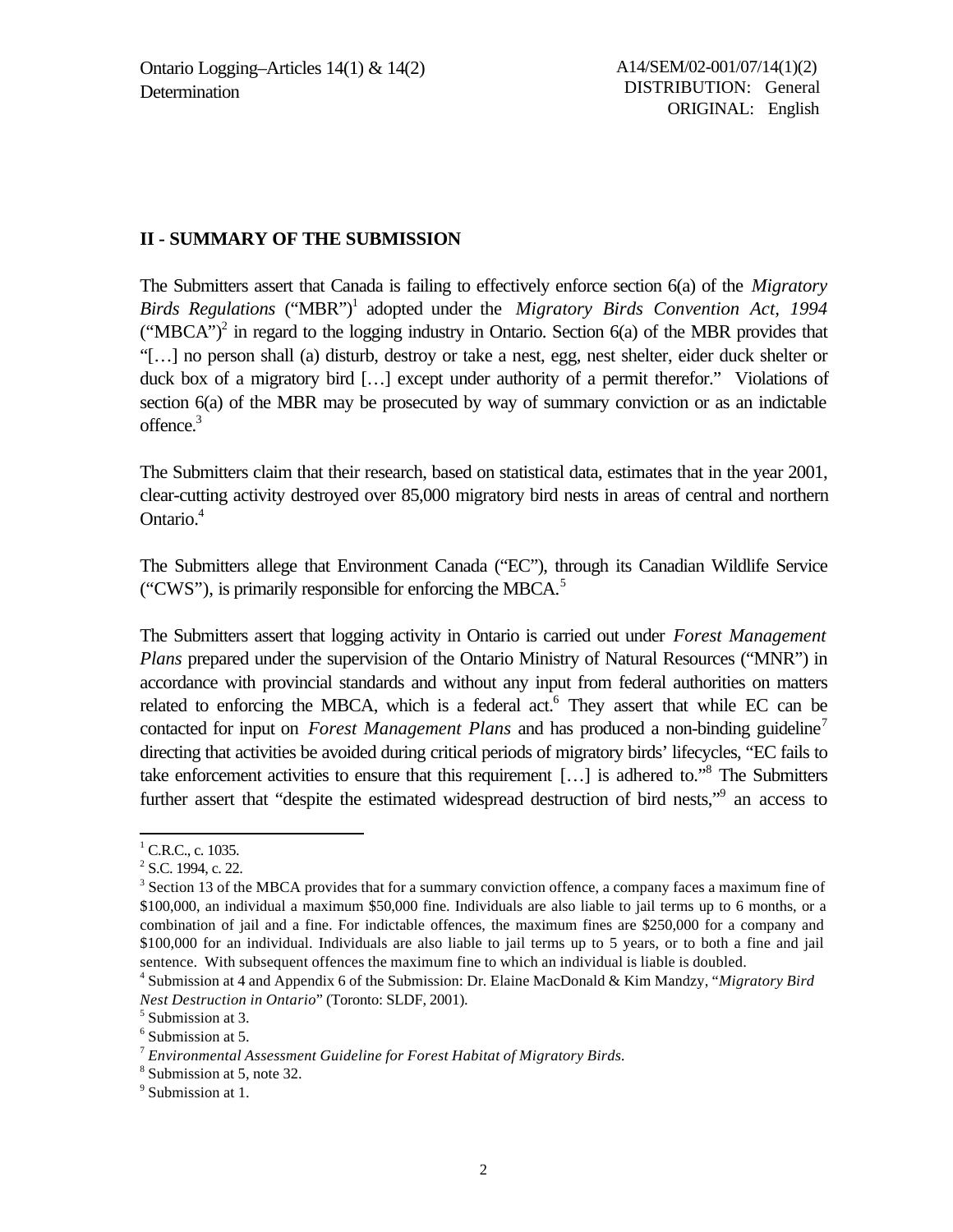information request filed in 2001 revealed no investigations or charges in Ontario for violations of section  $6(a)$  of the MBR.<sup>10</sup>

The Submitters claim that "EC itself acknowledges that migratory bird nests are destroyed during logging operations.<sup>"11</sup> They assert that the CWS considers nest destruction during logging to be " incidental " kill and that the CWS has decided not to use proactive enforcement measures against the logging industry because violations of section 6(a) of the MBR that occur during logging operations are not intentional.<sup>12</sup>

The Submitters assert that "[t]he term 'incidental' is not a recognized justification under the MBCA or MBR for destroying bird nests or eggs."<sup>13</sup> They assert that the MBCA is a public welfare law and that "[w]hen these laws are infringed it is often the result of unintentional, not wilful, conduct."<sup>14</sup>

They allege that the CWS favours conservation initiatives over enforcement in regard to the logging industry even though "[…] there is no evidence that the existing vague strategy of the Wildlife Service is effective compared to a more proactive strategy  $15$  and "non-enforcement" initiatives do not negate the need for enforcement."<sup>16</sup> The Submitters further assert that through a "self-imposed prohibition against using enforcement action" in cases of incidental kill, "Wildlife Service officials appear to be making a choice about priorities without any authority to do so."<sup>17</sup> Finally, they contend that even though logging has been an important industry in Canada and Ontario for many decades, when the MBCA was updated in 1994, the Canadian government

[...] did not exempt the logging industry from laws to protect migratory birds or their nests. The Wildlife Service cannot undermine Parliament's intention by arbitrarily failing to enforce the MBCA.<sup>18</sup>

The Submitters assert that Canada does not follow its own *Compliance and Enforcement Policy for Wildlife Legislation*, which states that "[c]ompliance and enforcement activities must

 $10$  Submission at 6 and Appendices 7 and 8 of the submission (access to information request respecting enforcement efforts under s. 6(a) of the MBR dated 13 July 2001 from Elaine MacDonald, SLDF to Michael Bogues, Chief Access to Information and Privacy Secretary, Environment Canada, and materials received in response to access to information request).

 $11$  Submission at 5.

<sup>12</sup> Submission at 8*.*

<sup>13</sup> *Ibid.*

<sup>14</sup> *Ibid.*

<sup>15</sup> *Ibid.*

 $16$  Submission at 11.

<sup>17</sup> Submission at 8*.*

<sup>&</sup>lt;sup>18</sup> Submission at 9.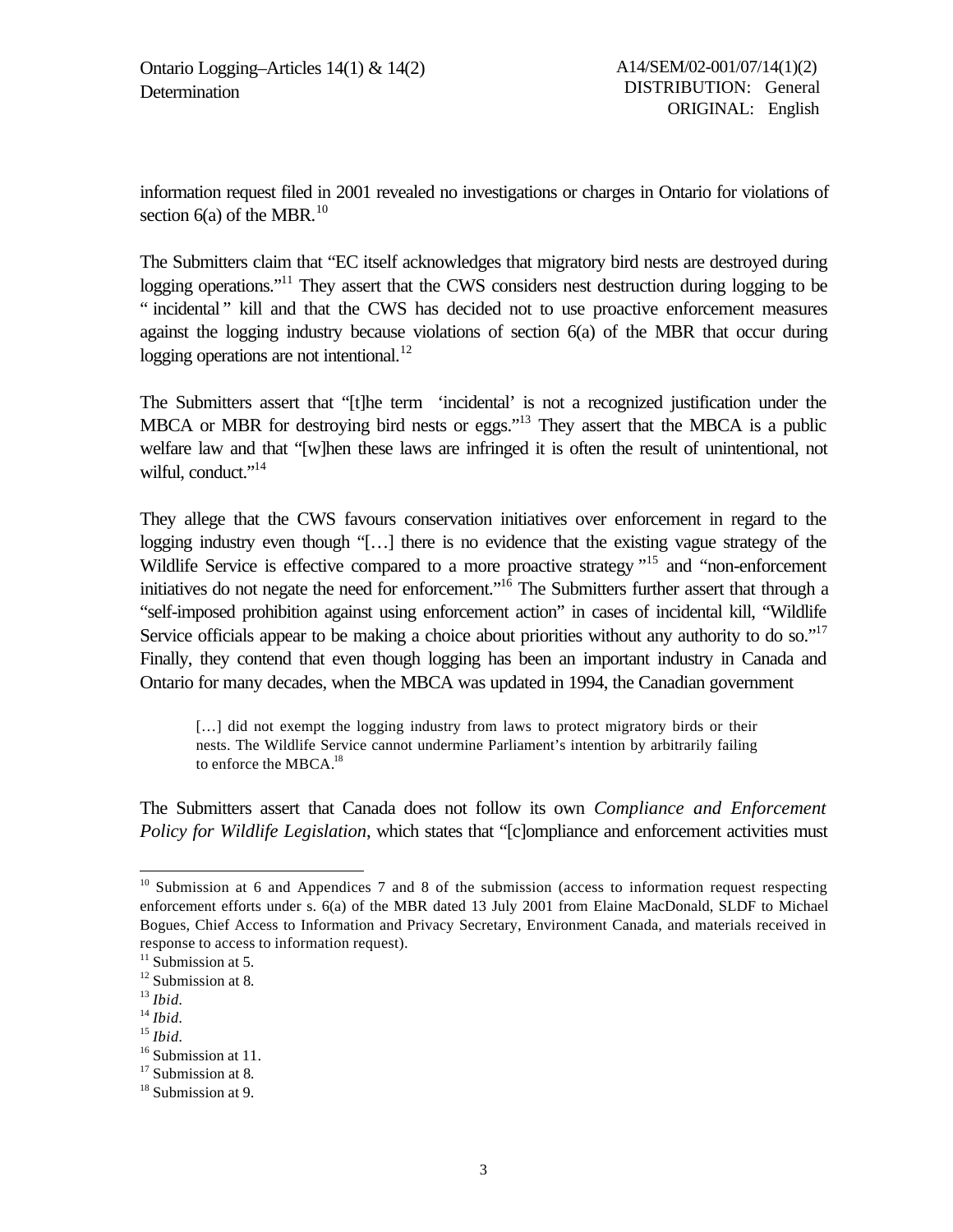be securely founded in law and must be fair, predictable, and consistent across Canada," since "the actual practice of enforcing some of the law and only against some parties, but excluding the logging industry for subs.  $6(a)$  violations, is hardly 'fair' or 'consistent'."<sup>19</sup>

The Submitters assert that "[a] systematic failure to enforce against an entire industry known to engage in practices that violate the MBCA cannot be a legitimate exercise of [prosecutorial] discretion<sup>"20</sup> pursuant to Article  $45(1)(a)$  of the NAAEC "because the CWS has made a sweeping policy decision, not a case-by-case judgement associated with prosecutorial discretion."<sup>21</sup>

The Submitters then cite two reasons why "[t]he failure to enforce subs. 6(a), MBR against logging companies, contractors and individual operators is not a *bona fide* decision to allocate resources to the enforcement of other environmental matters that have higher priority " pursuant to Article 45(1)(b) of the NAAEC. First,

despite their legal jurisdiction to do so, EC has failed to conduct an environmental assessment of a single *Forest Management Plan* or proposed logging operation for the threat to migratory birds. A reasonable exercise of enforcement discretion presupposes some assessment of the relative costs associated with each option.

Second, the Submitters list four reasons why "the cost of enforcing [subs.] 6(a), MBR need not have a significant impact on EC's enforcement budget: $^{22}$  (i) because of competition, the logging industry would be responsive to enforcement action; (ii) EC could work with MNR to include MBCA requirements in the province's *Forest Management Planning Manual*; (iii) surveyors must already search for certain nests and the added cost of searching for all nests would be roughly similar across companies; and (iv) logging operations could be scheduled to reduce their impact during the nesting season. The Submitters further claim that pursuant to Article 5(1) of the NAAEC, Canada is required to effectively enforce its environmental laws.<sup>23</sup>

The Submitters assert that the alleged failure to enforce section 6(a) of the MBR against the logging industry, in addition to the harmful impact on the migratory bird population, has negative consequences for wildlife biodiversity, tourism, respect for the law, fair competition within the logging industry and healthy wood stocks.<sup>24</sup>

<sup>19</sup> Submission at 11*.*

<sup>20</sup> Submission at 10.

 $21$  Submission at 9.

 $22$  Submission at 10.

 $23$  Submission at 3.

<sup>24</sup> Submission at 1. At pp. 3-4, the Submitters cite a Canadian government study, *The Economic Significance of Nature-Related Activities*, as well as the *Strategy and Action Plan* of the *North American Bird Conservation Initiative*, in support of their allegations.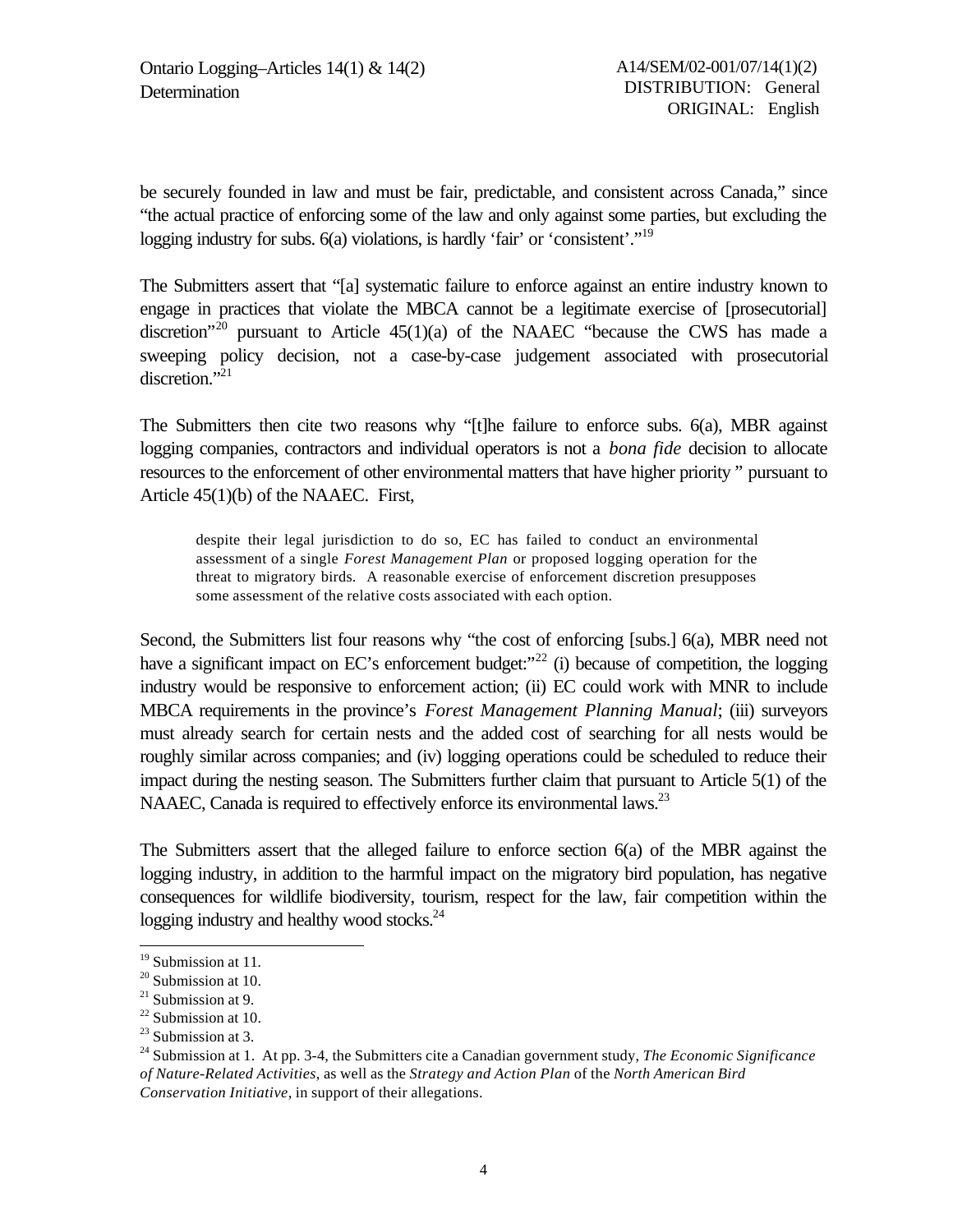### **III - ANALYSIS**

Article 14 of the NAAEC directs the Secretariat to consider a submission from any nongovernmental organization or person asserting that a Party to the NAAEC is failing to effectively enforce its environmental law. When the Secretariat determines that a submission meets the Article 14(1) requirements, it then determines whether the submission merits requesting a response from the Party named in the submission based upon the factors contained in Article 14(2). As the Secretariat has noted in previous Article 14(1) determinations,<sup>25</sup> Article 14(1) is not intended to be an insurmountable procedural screening device. Rather, Article 14(1) should be given a large and liberal interpretation, consistent with the objectives of the NAAEC.

#### **A. Article 14(1)**

l

The opening sentence of Article 14(1) authorizes the Secretariat to consider a submission "from any nongovernmental organization or person asserting that a Party is failing to effectively enforce its environmental law […]." The Submission meets these requirements.

The Submission is filed by nongovernmental organizations within the meaning of Article 45(1) of the NAAEC. The Submission alleges that a Party, Canada, is failing to effectively enforce section 6(a) of the MBR. Section 6(a) of the MBR comes within the definition of "environmental law" found in Article 45(2)(a) of the NAAEC, since it is a provision of a regulation of a Party, the primary purpose of which is the protection of the environment through the protection of wild flora or fauna. Section 6(a) of the MBR is not directly related to worker safety or health. The Submission alleges an ongoing failure to effectively enforce section 6(a) of the MBR against the logging industry in Ontario. Finally, the Submission alleges a failure to effectively enforce section 6(a) of the MBR and not a deficiency in the law itself.

Article 14(1) then lists six specific criteria relevant to the Secretariat's consideration of submissions. The Secretariat must find that a submission:

- (a) is in writing in a language designated by that Party in a notification to the Secretariat;
- (b) clearly identifies the person or organization making the submission;

<sup>&</sup>lt;sup>25</sup>See e.g. SEM-97-005 (Biodiversity), Determination pursuant to Article 14(1) (26 May 1998) and SEM-98-003 (Great Lakes), Determination pursuant to Article 14(1) & (2) (8 September 1999).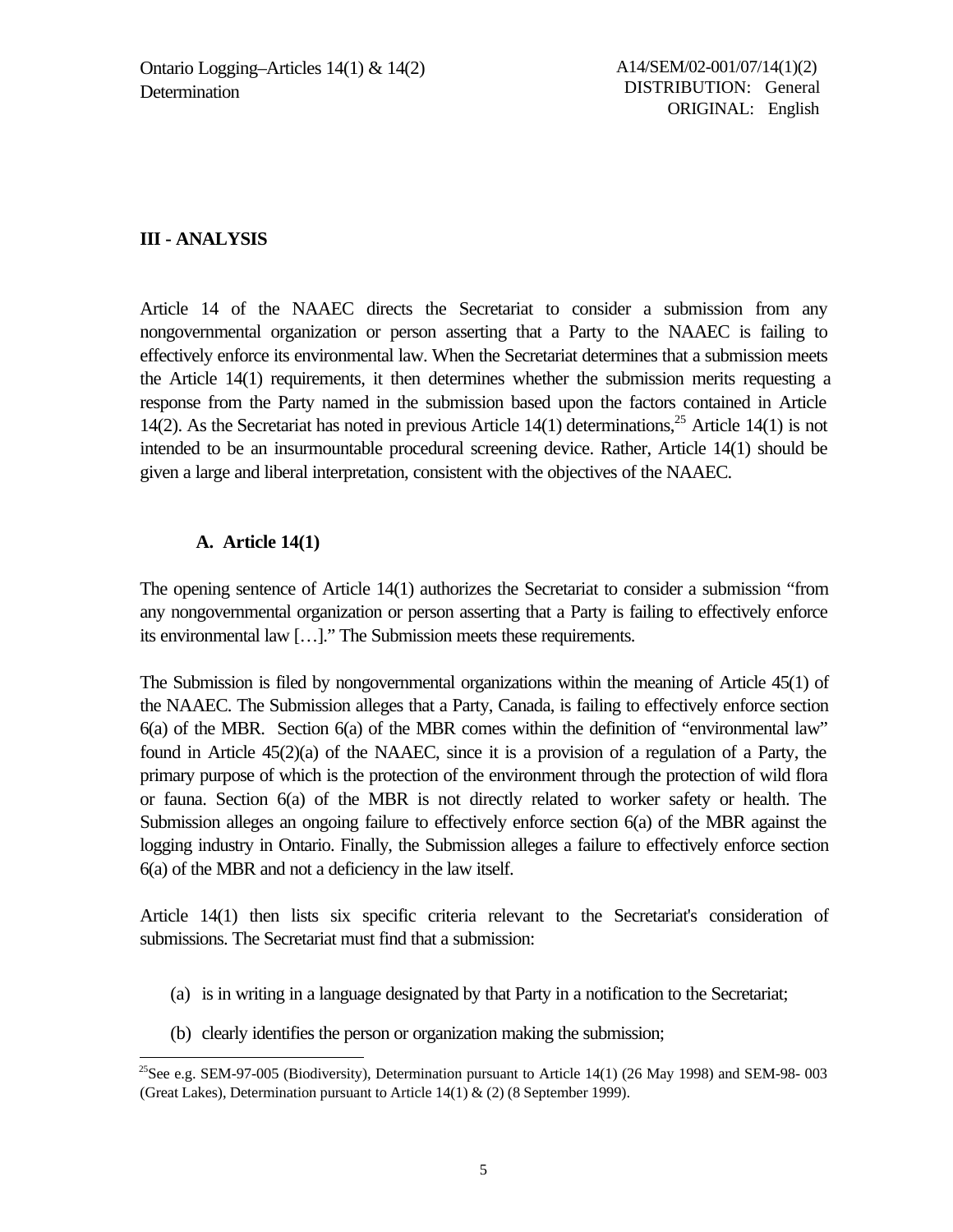- (c) provides sufficient information to allow the Secretariat to review the submission, including any documentary evidence on which the submission may be based;
- (d) appears to be aimed at promoting enforcement rather than at harassing industry;
- (e) indicates that the matter has been communicated in writing to the relevant authorities of the Party and indicates the Party's response, if any; and
- (f) is filed by a person or organization residing or established in the territory of a Party.<sup>26</sup>

The submission meets these criteria. The submission is in English, a language designated by the Parties.<sup>27</sup> It clearly identifies the organizations making the submission.<sup>28</sup>

The submission provides sufficient information to allow the Secretariat to review the submission with respect to the assertions of a failure to effectively enforce the law cited.<sup>29</sup> First, information about the research method used and results obtained in estimating the number of alleged violations of section 6(a) of the MBR referenced in the submission is provided in an appendix to the submission.<sup>30</sup> Second, assertions concerning the Party's failure to effectively enforce section  $6(a)$ of the MBR are based on government materials available on the Internet, caselaw, and information obtained pursuant to an access to information request, all of which is reproduced in appendices to the submission. $31$ 

The submission appears to be aimed at promoting enforcement rather than at harassing industry, as required by Article 14(1)(d) of the NAAEC. It is focused on the acts or omissions of a Party rather than on compliance by a particular company or business.<sup>32</sup>

The submission meets the criterion contained in Article 14(1)(e) of the NAAEC, that it indicate that the matter has been communicated in writing to the relevant authorities of the Party and the Party's response, if any. The submission states that the issues raised in the submission have been communicated to the Party. The submission also provides copies of correspondence sent to the Party, and copies of the reply received. It states that a request for information on enforcement of

<sup>&</sup>lt;sup>26</sup>Article 14(1)(a)-(f).

<sup>&</sup>lt;sup>27</sup> Article 14(1)(a), Guideline 3.2.

<sup>&</sup>lt;sup>28</sup> Article 14(1)(b) and submission at ii.

<sup>&</sup>lt;sup>29</sup> Article 14(1)(c), Guideline 5.2, 5.3.

<sup>&</sup>lt;sup>30</sup> Appendix 6 to the submission.

 $31$  Appendices 1, 8, 10, 11 to the submission.

 $32$  See Guideline 5.4(a).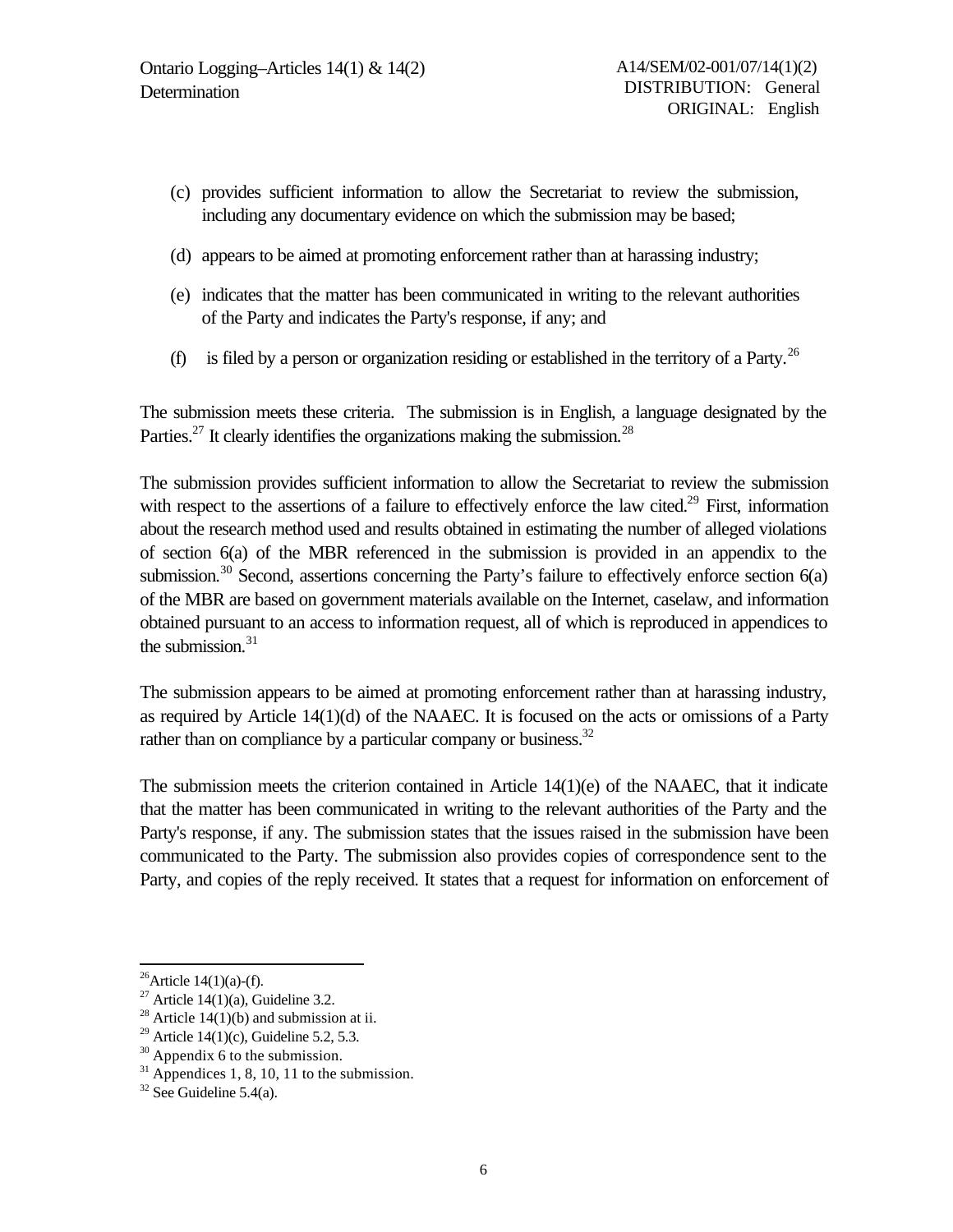and compliance with section 6(a) of the MBR with respect to logging operations went unanswered. $33$ 

Finally, because the Submitters are established in the United States or Canada, the submission meets the requirement in Article 14(1)(f) that it be filed by a "person or organization residing or established in the territory of a Party."<sup>34</sup>

#### **B. Article 14(2)**

The Secretariat reviews a submission under Article 14(2) if it finds that the submission meets the criteria in Article 14(1). The purpose of such a review is to determine whether to request that the Party concerned prepare a response to the submission. During its review under Article 14(2), the Secretariat considers each of the four factors listed in that provision based on the facts involved in a particular submission. Article 14(2) lists these four factors as follows:

"In deciding whether to request a response, the Secretariat shall be guided by whether:

- (a) the submission alleges harm to the person or organization making the submission;
- (b) the submission, alone or in combination with other submissions, raises matters whose further study in this process would advance the goals of this Agreement;
- (c) private remedies available under the Party's law have been pursued; and
- (d) the submission is drawn exclusively from mass media reports."<sup>35</sup>

The Secretariat, guided by the factors listed in Article 14(2), has determined that the submission merits requesting a response from the Party.

The Submitters allege harm to the persons they represent:

The Submitters represent many outdoor enthusiasts, birders and conservationists. Since birds are an integral part of the sounds, sights, and diversity of the natural landscape, a failure to protect them ultimately diminishes the splendour of the outdoors for enthusiasts and birders. The destruction of migratory bird nests and eggs harms conservationists by destroying the subject of their study and by damaging the delicate balance in the

 $33$  Submission at 12-13 and Appendix 9 to the submission.

<sup>&</sup>lt;sup>34</sup> Submission at ii.

 $35$  Article 14(2) of the NAAEC.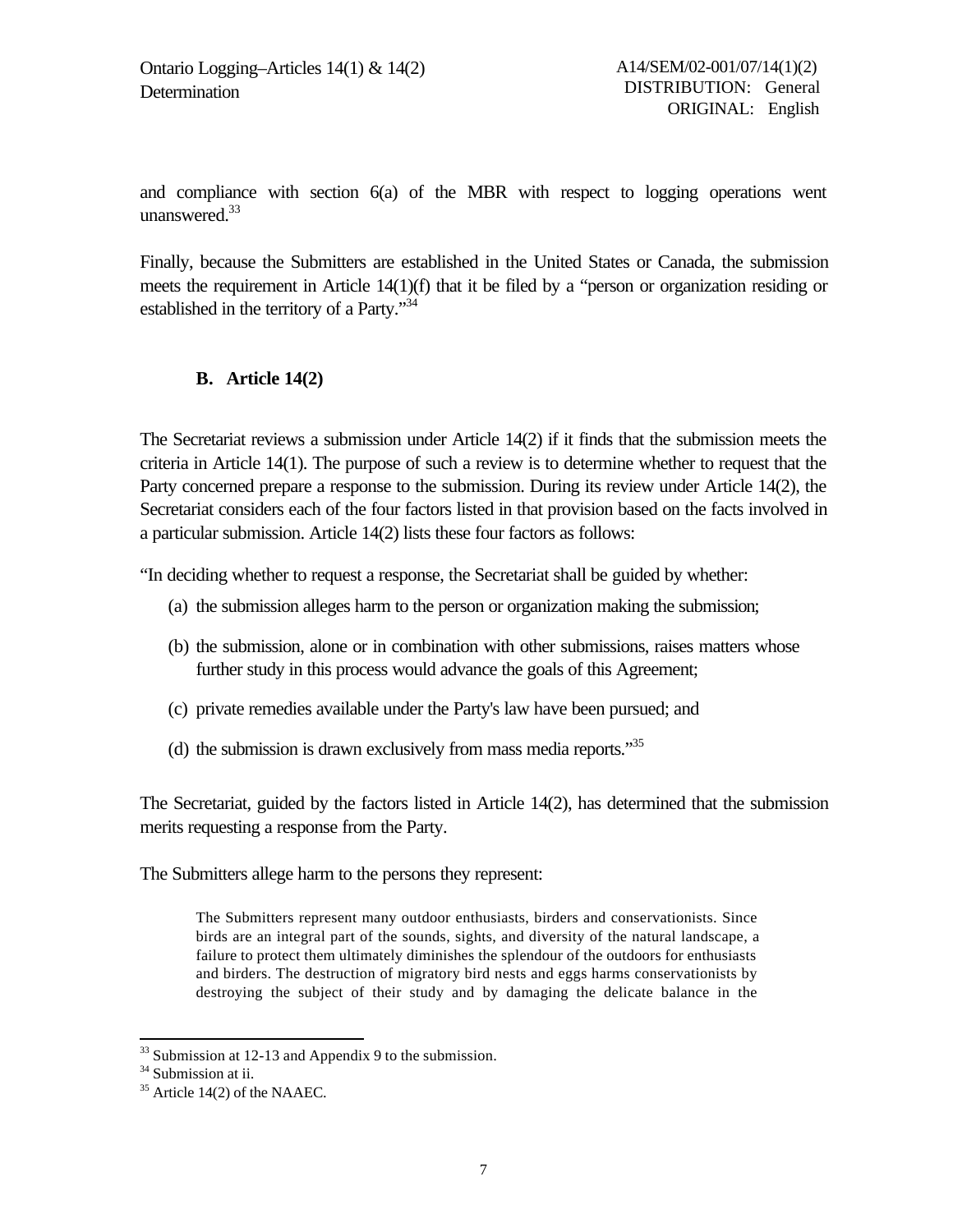Ontario Logging–Articles 14(1) & 14(2) **Determination** 

ecosystem. Moreover, birds have their own intrinsic value regardless of human benefit. All of this harm is beyond monetary calculation. $36$ 

Such assertions have been considered under Article 14(2)(a) for other submissions and they are relevant here as well.<sup>37</sup> We note that the Submitters claim that "It the failure to enforce subs. 6(a), MBR is the direct cause of the harm suffered by these groups."<sup>38</sup>

The submission also raises matters whose further study in the Article 14 process would advance the goals of the Agreement.<sup>39</sup> The Submitters allege that

[a] blanket absence of enforcement against the logging industry may result in lower costs for timber harvests but higher costs to our environment because of the harm to migratory birds. This failure to enforce environmental law may thereby distort the significant trade in wood products between the parties, contrary to Article 1(e) [of the NAAEC], by permitting some producers to externalise environmental costs.<sup>40</sup>

Article 1(e) of the Agreement lists as an objective of the NAAEC to "avoid creating trade distortions or new trade barriers." A failure by one Party to effectively enforce a regulatory provision mirroring an obligation also undertaken by another Party pursuant to a bilateral treaty could conceivably result in trade distortions in the regulated industry. Therefore, a submission such as the one under review, seeking to ensure effective enforcement of such provision, advances the goals of Article 1(e) of the Agreement.

The Submitters characterize the alleged failure by EC to effectively enforce section 6(a) of the MBR as a "widespread pattern of ineffectual enforcement."<sup>41</sup> The Secretariat has previously determined that "[a]ssertions of this sort - that there is a widespread pattern of ineffectual enforcement - are particularly strong candidates for Article 14 consideration.<sup>142</sup>

<sup>&</sup>lt;sup>36</sup> Submission at 13.

<sup>&</sup>lt;sup>37</sup> In SEM-96-001 (Cozumel), Recommendation to the Council for the Development of a Factual Record (7 June 1996), for example, the Secretariat noted: "In considering harm, the Secretariat notes the importance and character of the resource in question – a portion of the magnificent Paradise coral reef located in the Caribbean waters of Quintana Roo. While the Secretariat recognizes that the submitters may not have alleged the particularized, individual harm required to acquire legal standing to bring suit in some civil proceedings in North America, the especially public nature of marine resources bring the submitters within the spirit and intent of Article 14 of the NAAEC."

<sup>&</sup>lt;sup>38</sup> Submission at 13.

 $39$  Article 14(2)(b) of the NAAEC.

<sup>40</sup> Submission at 13.

<sup>&</sup>lt;sup>41</sup> Submission at 10.

<sup>&</sup>lt;sup>42</sup> SEM-99-002 (Migratory Birds), Determination pursuant to Article 14(1) and (2) of the NAAEC (23 December 1999).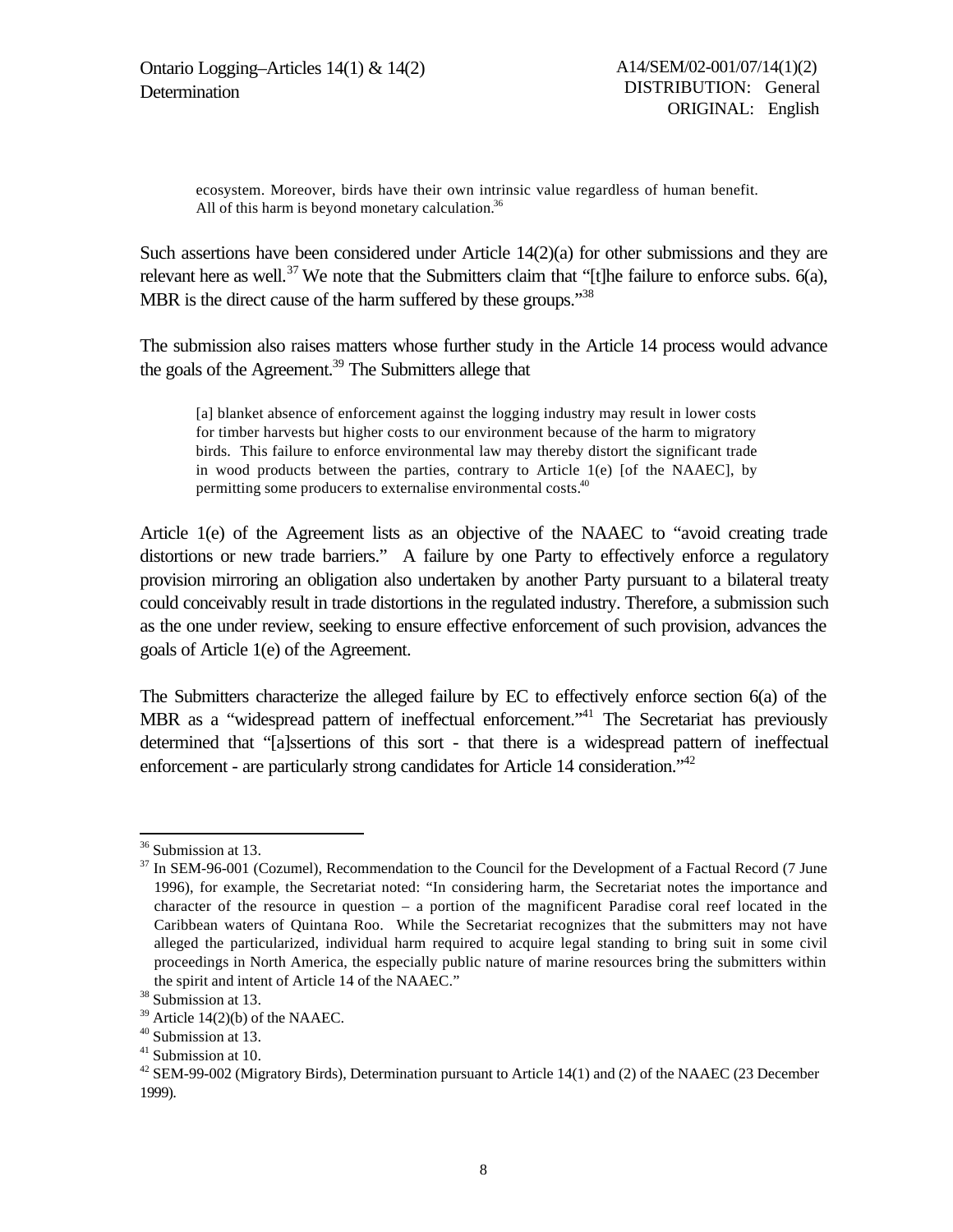The submission also furthers the Agreement's objective of enhancing "compliance with and enforcement of environmental laws and regulations."<sup>43</sup> Finally, the submission promotes the conservation of shared bird populations "for the well-being of present and future generations."<sup>44</sup>

The Submitters assert that "Canadian caselaw demonstrates the difficulty of pursuing private remedies for MBCA violations" because courts have refused to grant standing to private parties barring proof that the applicant faces the infringement of some personal or private right or will suffer personal damages.<sup>45</sup> They also assert that charges sworn by private individuals are not a viable alternative because logging operations are carried on in remote areas where access is often forbidden, making it difficult for citizens to witness violations of section 6(a) of the MBR; citizens usually do not have the expertise or financial resources to prosecute charges in court; in any private prosecution, the Crown could intervene to withdraw or stay the charge; and prosecutions are after-the-fact events that do not remedy the harm done.<sup>46</sup> It therefore appears from the submission that private remedies may in effect not be available.

Finally, the submission is not based exclusively on mass media reports. The submission is based primarily on SLDF research, government information available on the Internet, caselaw and information obtained pursuant to an access to information request.

In sum, having reviewed the submission in light of the factors contained in Article 14(2), the Secretariat has determined that the assertion that there is a failure to effectively enforce section 6(a) of the MBR merits requesting a response from the Party.

### **IV - CONCLUSION**

For the foregoing reasons, the Secretariat has determined that submission SEM-02-001 (Ontario Logging) meets the requirements of Article 14(1) and merits requesting a response from the Party in light of the factors listed in Article 14(2). Accordingly, the Secretariat requests a response from the Government of Canada subject to the provisions of Article 14(3). A copy of the submission, along with supporting information provided with the submission, was previously forwarded to the Party under separate cover.

 $43$  Article 1(g) of the NAAEC.

 $44$  Article 1(a) of the NAAEC.

<sup>45</sup> Submission at 14*.*

<sup>46</sup> Submission at 15.